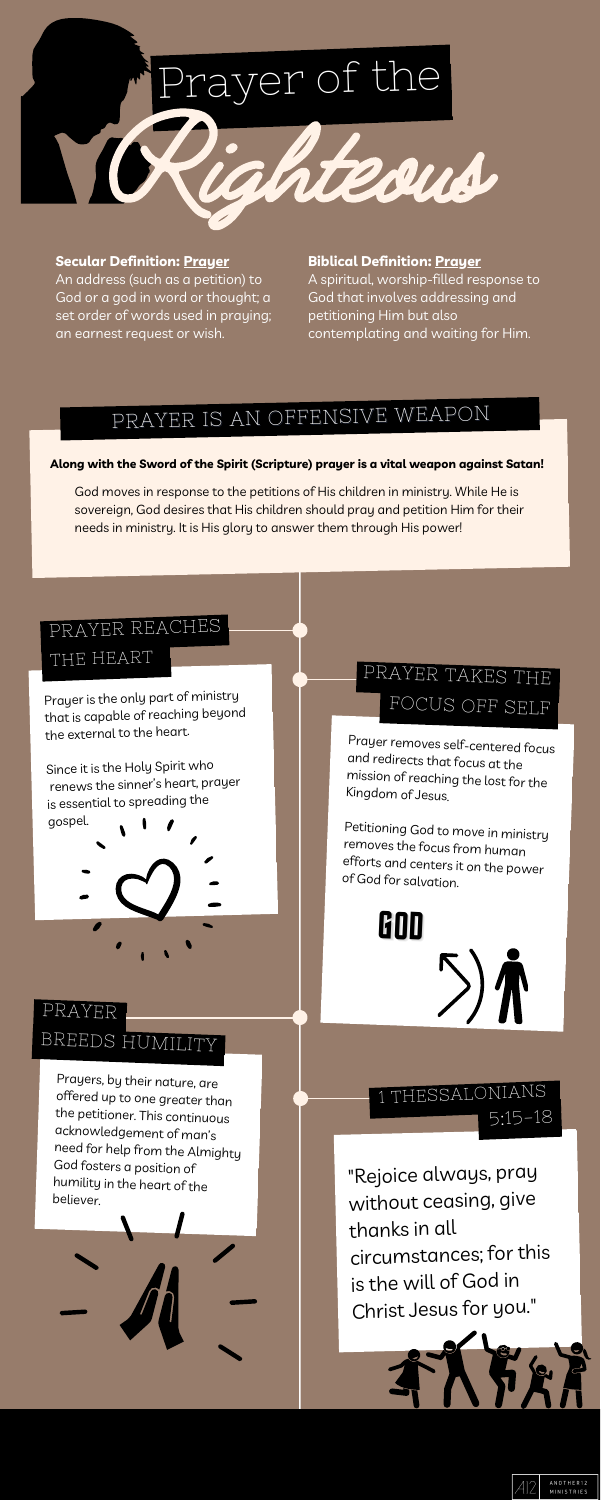## GOD MOVED FIRST

Prayer provides an opportunity, context, and format through which the believer is able to petition God for forgiveness and mercy through <sup>a</sup> reliance on the finished work of Jesus Christ on the cross.

Believers do this by humbly confessing their sins openly before God and crying out in broken repentance for His mercy.



- Praise God
- Worship God
- Honor God
- Acknowledge truths about God
- Thank God for His goodness
- Petition God for their needs

THANK

Through prayer, believers:

Jesus assumes prayer in the life of the believer. See how he addresses it in Matthew 6 - "and when you pray." His attitude to prayer in this context is similar to saying, "and when you sleep." It is an assumed action of life.

Jesus is saying that those who are going to be His disciples will pray because they will be motivated by their love for God to desire <sup>a</sup> deep relationship with Him. Such <sup>a</sup> relationship will require frequent and extensive communication.

**"And he is before all things, and in him all things hold together. And he is the head of the body, the church. He is the beginning, the firstborn from the dead, that in everything he might be preeminent." - Colossians 1:17-18**

## PRAYER ALLOWS FOR GRATITUDE AND WORSHIP

## PRAYER ALLOWS FOR REPENTANCE

It is God who took the initiative, first in the garden by proclaiming that a deliverer would come, then by choosing Israel to be the nation through which He would make Himself known to the world, and finally, in sending Jesus and the Holy Spirit to accomplish and finish the work of salvation.

God's initial movement was not selfish in nature or the result of any need for human fellowship.

God's movements towards man were based in His grea<sup>t</sup> love, and <sup>a</sup> desire for relationship with His creatures, whom He has made in His image.



#### **Jesus Prayed**

During His ministry, Jesus was a man of prayer! He regularly sought out private times and places to spend time with His father. He is our example for how we should approach prayer.

# er of the Rightedu &

#### **Prayer is a Response**

When believers pray, they are responding to the love of God that has been poured out on all mankind. We are motivated to respond because God moved first!

## GOD DESIRES RELATIONSHIP

## PRAYER IS AN ASSUMED PART OF HOLY LIVING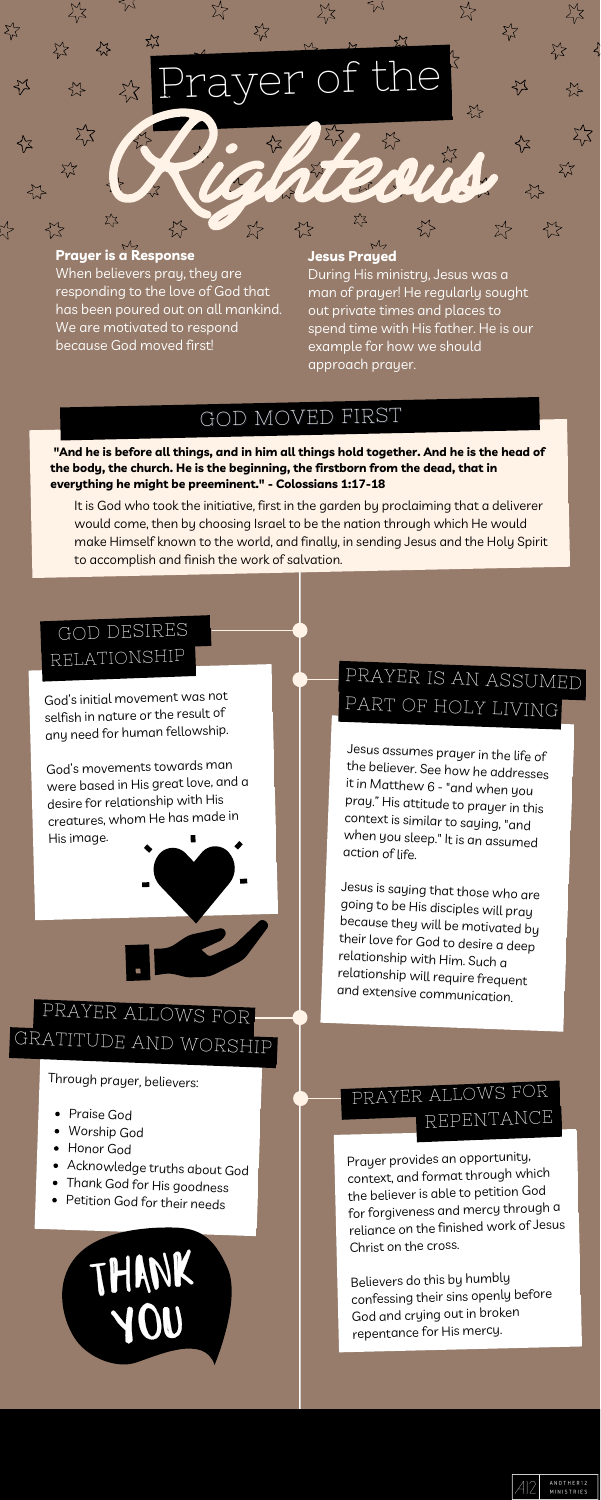## GOD ANSWERS PRAYER

# Prayer of the Righted Street, 1987

"First of all, then, <sup>I</sup> urge that supplications, prayers, intercessions, and thanksgivings be made for all people, for kings and all who are in high positions, that we may lead <sup>a</sup> peaceful and quiet life, godly and dignified in every way. This is good, and it is pleasing in the sight of God our Savior, who desires all people to be saved and to come to the knowledge of the truth."



## 1 TIMOTHY  $2:1 - 4$

God's answers to the prayers of His children will always prioritize their eternal good **over** their temporal comfort.

Sanctification is God's end goal for our lives. His primary focus is to transform His children into the image of Christ.



God has promised to provide all the needs of His children. In His sovereignty, He will do this by answering His children's prayer in the best possible way, even if His response looks nothing like what was expected or even prayed for. Believers must trust His will for their lives, knowing that He will provide for them according to His plan and for their eternal good.

"And we know that for those who love God all things work together for good, for those who are called according to his purpose." - Romans 8:28

#### **"Do not be anxious about anything, but in everything by prayer and supplication with thanksgiving let your requests be made known to God." - Philippians 4:6**

God stands ready to answer the requests of His children, and He has promised to give us what is good and right. This promise allows believers to pray in confidence that, even if their sinful hearts are led astray, or their understanding of a situation is imperfect, God will hear their prayers and respond in perfection according to His will and wisdom.

## ETERNAL GOOD OVER TEMPORAL COMFORT

God has <sup>g</sup>iven His children total access to His throne, promising to <sup>g</sup>ive them every goo<sup>d</sup> thing, and everything they ask for according to His will.

Paul highlights this when he refers to the believer's right to cry out to God as "Abba Father," <sup>a</sup> term of deep and intimate endearment used by little children towards their father, and <sup>a</sup> term which Jesus Himself used to address the Father in His time of deepest distress. (see Mark [14:36\)](https://www.biblegateway.com/passage/?search=Mark+14%3A36&version=ESV)

**God Provides for His Children "**Look at the birds of the air: they neither sow nor reap nor gather into barns, and yet your heavenly Father feeds them. Are you not of more value than they?" - Matthew 6:26

#### **Prayer is a Petition**

"But seek first the kingdom of God and his righteousness, and all these things will be added to you." - Matthew 6:33

## BELIEVERS HAVE

## PROVISION IS GUARANTEED

## TOTAL ACCESS